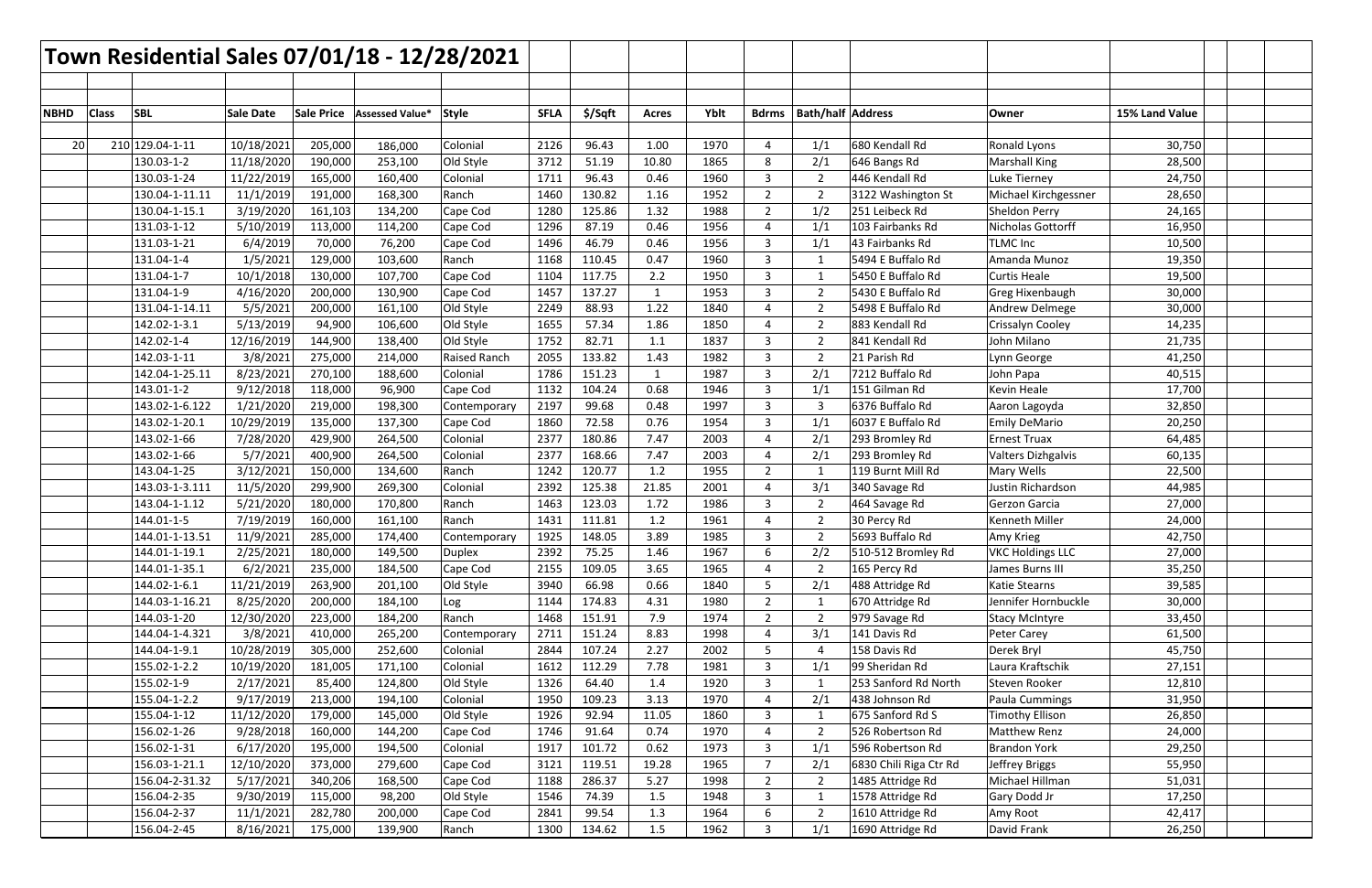| 156.03-1-16.116 | 9/17/2020  | 175,000 | 136,500 | Ranch               | 1040 | 168.27 | 0.88            | 1989 | 3              |                | 935 Churchville Riga Rd | Katherine Bogan             | 26,250 |     |        |
|-----------------|------------|---------|---------|---------------------|------|--------|-----------------|------|----------------|----------------|-------------------------|-----------------------------|--------|-----|--------|
| 156.03-1-23     | 1/22/2019  | 235,000 | 222,700 | Colonial            | 2138 | 109.92 | 9.52            | 1989 | 3              | 2/1            | 943 Churchville Riga Rd | <b>Trent Burgess</b>        | 35,250 |     |        |
| 156.04-1-20     | 12/21/2021 | 250,000 | 151,600 | Ranch               | 1435 | 174.22 | 5.83            | 1957 | 3              | 1/1            | 209 Palmer Rd           | Milivoj Endulovski          | 37,500 |     |        |
| 156.04-2-11     | 6/14/2019  | 175,000 | 178,900 | Ranch               | 2060 | 84.95  | 0.8             | 1968 | 4              | $\overline{2}$ | 218 Palmer Rd           | Jaime Larkin                | 26,250 |     |        |
| 156.04-2-17.1   | 12/26/2019 | 78,000  | 105,900 | Old Style           | 1014 | 76.92  | 1.1             | 1850 | 3              |                | 338 Palmer Rd           | Elizabeth Allen             | 11,700 |     |        |
| 156.04-2-52.1   | 4/16/2021  | 250,000 | 190,800 | Contemporary        | 1998 | 125.13 | 1.41            | 1984 | $\mathbf{3}$   | 2/1            | 362 Palmer Rd           | Sally Calhoun               | 37,500 |     |        |
| 157.01-1-5.121  | 10/5/2020  | 250,000 | 192,400 | Split Level         | 2342 | 106.75 | 2.56            | 1982 | 4              | $\overline{2}$ | 300 Chili Ave Ext       | Kenneth Keating             | 37,500 |     |        |
| 157.01-1-10.12  | 3/9/2021   | 320,000 | 241,800 | Colonial            | 2376 | 134.68 | 5.94            | 1981 | $\mathbf{3}$   | 2/1            | 422 Chili Ave Ext       | <b>Tina Trimer</b>          | 48,000 |     |        |
| 157.01-1-27     | 4/22/2019  | 140,000 | 131,400 | Old Style           | 1778 | 78.74  | 1.03            | 1860 | 3              | $\overline{2}$ | 1219 Attridge Rd        | David Meyers                | 21,000 |     |        |
| 157.03-1-2      | 11/25/2019 | 223,900 | 218,300 | Cape Cod            | 2082 | 107.54 | 1.59            | 1957 | 4              | 2/1            | 1378 Attridge Rd        | Lucas Polito                | 33,585 |     |        |
| 157.03-1-11.21  | 10/22/2020 | 260,000 | 177,100 | Ranch               | 1544 | 168.39 | 25.86           | 1987 | 3              | 1/1            | 5762 Chili Riga Ctr Rd  | Stephen Alcorn              | 39,000 |     |        |
| 157.03-1-25     | 7/1/2019   | 125,000 | 114,900 | Cape Cod            | 1520 | 82.24  | 1.3             | 1950 | 3              |                | 5834 Chili Riga Ctr Rd  | Andrew Warren               | 18,750 |     |        |
| 157.03-1-26     | 12/18/2020 | 149,900 | 109,300 | Cape Cod            | 1080 | 138.80 | 0.39            | 1948 | $\mathbf{3}$   | 1/1            | 5844 Chili Riga Ctr Rd  | Nathaniel Gustke            | 22,485 |     |        |
| 157.03-1-35     | 7/1/2019   | 140,000 | 122,200 | Ranch               | 1056 | 132.58 | 0.46            | 1975 | 3              |                | 5970 Chili Riga Ctr Rd  | <b>Emily Hoffman</b>        | 21,000 |     |        |
| 157.03-1-37.122 | 4/16/2020  | 220,000 | 166,100 | <b>Raised Ranch</b> | 2170 | 101.38 | 0.69            | 1983 | 4              |                | 6074 Chili Riga Ctr Rd  | Adam Snook                  | 33,000 |     |        |
| 157.04-1-20.112 | 9/9/2021   | 318,000 | 190,700 | Ranch               | 1544 | 205.96 | 2.69            | 2007 | $\overline{2}$ | $\overline{2}$ | 27 Green Rd             | Janet Connor                | 47,700 |     |        |
| 169.02-1-34     | 5/7/2021   | 350,000 | 227,000 | Ranch               | 2303 | 151.98 | 5.1             | 1988 | 4              | 2/1            | 7271 Chili Riga Ctr Rd  | Gary Peterson               | 52,500 |     |        |
| 169.02-1-35.2   | 8/6/2018   | 260,000 | 226,600 | Ranch               | 1794 | 144.93 | 2.21            | 2000 | 4              | 2/1            | 7333 Chili Riga Ctr Rd  | Corey Fiacco                | 39,000 |     |        |
| 169.04-1-30     | 4/23/2021  | 299,900 | 189,700 | Ranch               | 1426 | 210.31 | 2.5             | 1975 | 4              |                | 530 Malloch Rd          | Christopher Murphy          | 44,985 |     |        |
| 170.01-1-12.21  | 2/28/2019  | 164,000 | 149,700 | Old Style           | 2130 | 77.00  | 1.69            | 1920 | 4              | $\overline{2}$ | 7020 Chili Riga Ctr Rd  | lan Hansen                  | 24,600 |     |        |
| 170.01-1-15     | 7/18/2019  | 99,900  | 130,400 | Old Style           | 2069 | 48.28  | 0.64            | 1850 | $\mathbf{3}$   | $\overline{2}$ | 6970 Chili Riga Ctr Rd  | Jamie Bracken               | 14,985 |     |        |
| 170.01-1-18     | 12/29/2021 | 250,000 | 171,900 | Ranch               | 1438 | 173.85 | 1.9             | 1976 | 3              |                | 24 Riga Mumford Rd      | Hannah Koons                | 37,500 |     |        |
| 170.01-1-30.1   | 11/30/2020 | 300,000 | 230,500 | Colonial            | 1990 | 150.75 | 4.37            | 1979 | 3              | 2/1            | 38 Riga Mumford Rd      | Lisa Montesano              | 45,000 |     |        |
| 170.01-1-41.002 | 8/16/2019  | 351,000 | 201,100 | Ranch               | 1981 | 177.18 | 5.3             | 2011 | $\overline{2}$ | $\overline{2}$ | 221 Riga Mumford Rd     | John Fraser McArthur        | 52,650 |     |        |
| 170.01-1-41.004 | 7/9/2021   | 205,000 | 111,800 | Ranch               | 1442 | 142.16 | 1.31            | 1962 | 3              | 1/1            | 211 Riga Mumford Rd     | Roberto Lagares             | 30,750 |     |        |
| 170.01-1-58.16  | 6/21/2019  | 275,000 | 210,700 | Contemporary        | 2002 | 137.36 | 3.1             | 2000 | 4              | 2/1            | 14 Lentine Dr           | Joseph Dovidio              | 41,250 |     |        |
| 170.02-1-1      | 7/12/2021  | 160,000 | 190,800 | Old Style           | 4626 | 34.59  | 2.78            | 1832 | 5              |                | 6710 Chili Riga Ctr Rd  | Jonathan Riley              | 24,000 |     |        |
| 170.02-1-23.113 | 1/30/2020  | 250,000 | 213,100 | Cape Cod            | 2184 | 114.47 | 5               | 1986 | 3              | 2/1            | 457 Palmer Rd           | <b>Adam Gentile</b>         | 37,500 |     |        |
| 170.02-1-24     | 5/1/2019   | 184,900 | 134,600 | Old Style           | 1700 | 108.76 | 2.72            | 1875 | $\overline{3}$ | 1/1            | 6725 Chili Riga Ctr Rd  | Kathleen Merriam            | 27,735 |     |        |
| 170.02-1-24     | 11/18/2019 | 195,000 | 134,600 | Old Style           | 1700 | 114.71 | 2.72            | 1875 | 3              | 1/1            | 6725 Chili Riga Ctr Rd  | Nicholas Dalberth           | 29,250 |     |        |
| 170.03-1-4.42   | 2/7/2019   | 249,900 | 228,100 | Colonial            | 2473 | 101.05 | 1.96            | 1982 | 4              | 2/1            | 85 Bridgeman Rd         | Mark McCown                 | 37,485 |     |        |
| 170.03-1-20.121 | 6/29/2020  | 332,000 | 308,600 | Colonial            | 2328 | 142.61 | 5.03            | 2016 | 3              | 2/1            | 370 Riga Mumford Rd     | James Moon                  | 49,800 |     |        |
| 170.03-1-22.11  | 11/22/2021 | 187,500 | 180,000 | Ranch               | 1307 | 143.46 | 3.45            | 1973 | 3              |                | 468 Riga Mumford Rd     | <b>Adam Price</b>           | 28,125 |     |        |
| 171.01-1-39     | 2/22/2021  | 149,900 | 128,400 | Raised Ranch        | 1446 | 103.67 | 1.88            | 1982 | $\mathbf{3}$   |                | 6083 Chili Riga Ctr Rd  | Kristen Slingerland         | 22,485 |     |        |
| 171.03-1-12     | 3/15/2021  | 100,000 | 122,600 | Cape Cod            | 1326 | 75.41  | $5\phantom{.0}$ | 1995 | 3              | $\overline{2}$ | 188 Stearns Rd          | Tanya Huley                 | 15,000 |     |        |
| 171.04-1-2.1    | 8/24/2020  | 301,900 | 213,200 | Cape Cod            | 2208 | 136.73 | 10.54           | 1962 | 3              |                | 2130 Griffin Rd         | <b>Kevin Speares</b>        | 45,285 |     |        |
| 170.04-1-14     | 10/30/2019 | 212,000 | 206,700 | Colonial            | 2088 | 101.53 | 2.1             | 1970 | 4              | 2/1            | 843 Palmer Rd           | Eric DiMarsico              | 31,800 |     |        |
| 171.01-1-12.12  | 9/17/2019  | 330,000 | 198,900 | Cape Cod            | 1702 | 193.89 | 11.73           | 1983 | $\mathbf{3}$   | $\overline{2}$ | 6171 Chili Riga Ctr Rd  | John Didio                  | 49,500 |     |        |
| 171.01-1-29     | 10/21/2020 | 157,000 | 133,900 | Cape Cod            | 1750 | 89.71  | 0.5             | 1976 | 4              |                | 6163 Chili Riga Ctr Rd  | Chelsea Black               | 23,550 |     |        |
| 171.02-1-4      | 11/1/2021  | 280,000 | 171,200 | Ranch               | 1514 | 184.94 | 2.6             | 1968 | $\mathbf{3}$   | 2/1            | 110 Green Rd            | Nathan Traynor              | 42,000 |     |        |
| 171.02-1-30     | 12/9/2021  | 351,000 | 223,300 | Colonial            | 1875 | 187.20 | 1.32            | 1996 | $\mathbf{3}$   | 2/1            | 58 Green Rd             | Zheng Gen Jin               | 52,650 |     |        |
| 171.03-1-15     | 7/23/2020  | 142,375 | 206,600 | Colonial            | 2234 | 63.73  | 5               | 1991 | 4              | 2/1            | 76 Stearns Rd           | <b>Chiarenza Properties</b> | 21,356 |     |        |
| 184.02-1-3      | 9/12/2018  | 115,000 | 120,600 | Old Style           | 3152 | 36.48  | 1.4             | 1850 | 5              |                | 1107 Palmer Rd          | <b>Thaddeus Anderson</b>    | 17,250 |     |        |
| 184.03-1-3      | 9/25/2019  | 174,900 | 191,400 | Ranch               | 1866 | 93.73  | 0.93            | 1977 | $\mathbf{3}$   |                | 887 Riga Mumford Rd     | AnnMarie Barone             | 26,235 |     |        |
| 185.02-1-2      | 6/21/2021  | 300,000 | 195,900 | Log Home            | 1540 | 194.81 | 1.13            | 1978 | 3              | 1/1            | 855 Hosmer Rd           | Deirdre Schlehofer          | 45,000 |     |        |
| 185.02-1-3      | 11/10/2020 | 152,500 | 111,200 | Old Style           | 1277 | 119.42 | 1.91            | 1850 | $\overline{2}$ |                | 650 Hosmer Rd           | Maureen Kinney              | 22,875 |     |        |
| 185.02-1-11.112 | 5/13/2021  | 260,000 | 170,100 | Ranch               | 1316 | 197.57 | 2.22            | 2003 | $\mathbf{3}$   | $\overline{2}$ | 663 Hosmer Rd           | Casey Stephenson            | 39,000 |     |        |
|                 |            |         |         |                     |      |        |                 |      |                |                |                         |                             | 0      | Avg | 32,116 |
|                 |            |         |         |                     |      |        |                 |      |                |                |                         |                             |        |     |        |